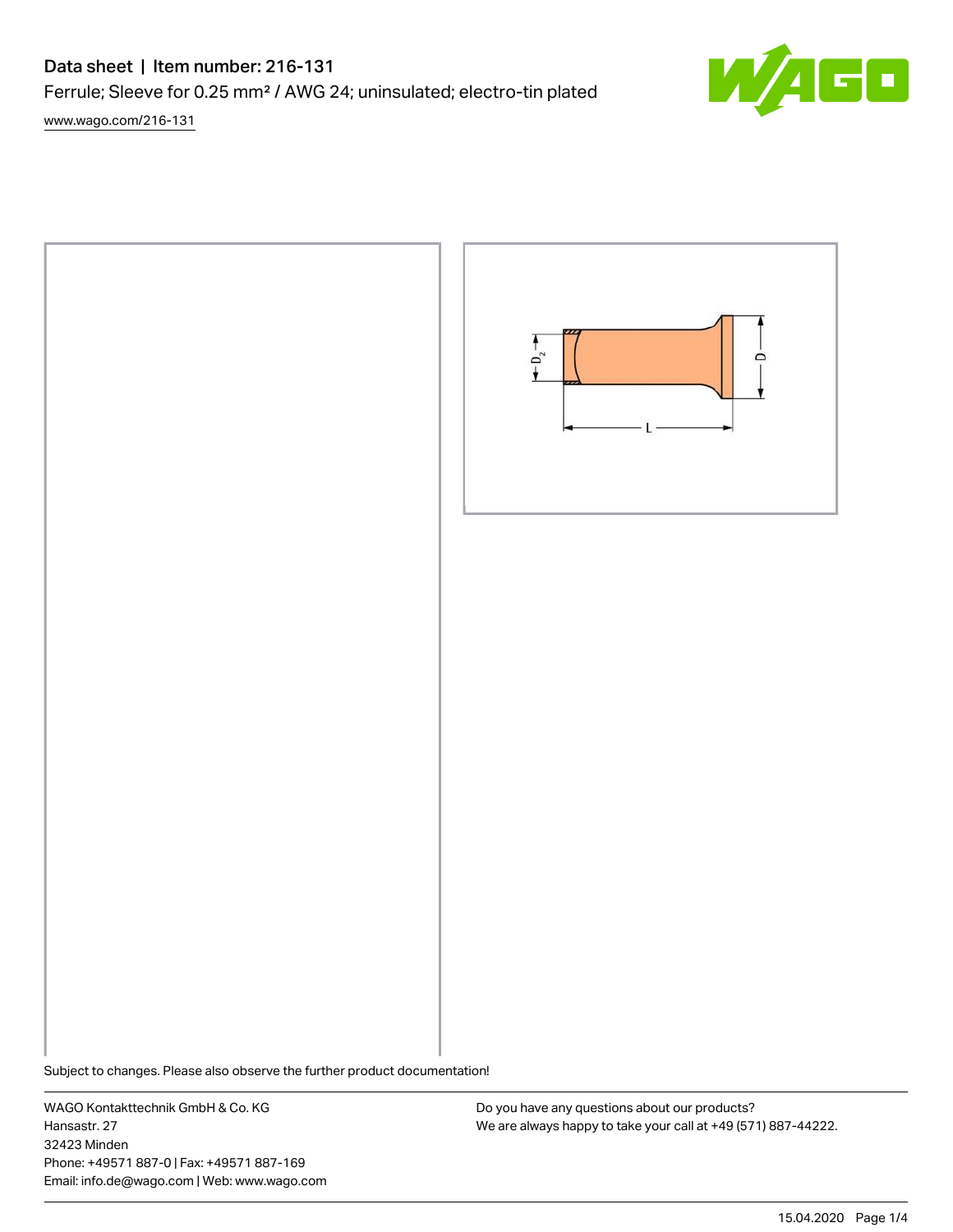



Subject to changes. Please also observe the further product documentation!

WAGO Kontakttechnik GmbH & Co. KG Hansastr. 27 32423 Minden Phone: +49571 887-0 | Fax: +49571 887-169 Email: info.de@wago.com | Web: www.wago.com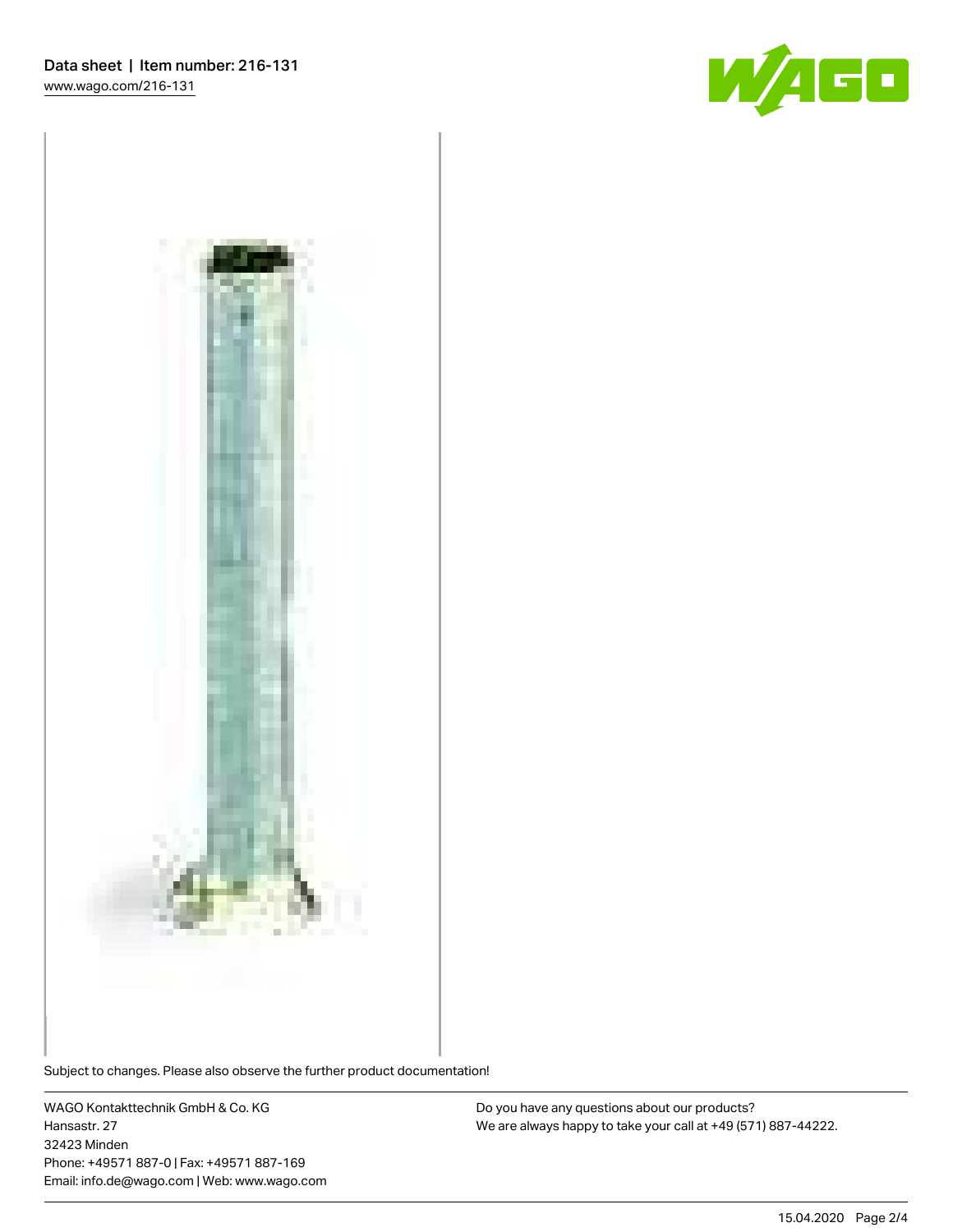

| <b>BOMcheck</b> /net |
|----------------------|
|                      |

## Data Technical Data

| Main product function | Ferrule                |
|-----------------------|------------------------|
| Querschnitt Hülse AWG | 24 AWG                 |
| Hülse für             | $0.25 \,\mathrm{mm}^2$ |
|                       |                        |

#### Connection data

| Strip length<br>. . | $\sim$<br>mm/<br>.28 inch |
|---------------------|---------------------------|
|---------------------|---------------------------|

#### Geometrical Data

| Length     | -<br>7 mm |
|------------|-----------|
| Diameter   | 1.7 mm    |
| Diameter 2 | $0.75$ mm |

#### Material Data

| Weight | 0 a |
|--------|-----|
|        | . . |

#### Commercial data

| Product Group      | 2 (Terminal Block Accessories) |
|--------------------|--------------------------------|
| Packaging type     | <b>BOX</b>                     |
| Country of origin  | DE                             |
| <b>GTIN</b>        | 4017332277570                  |
| Customs Tariff No. | 85369010000                    |

### **Counterpart**

## **Downloads Documentation**

Bid Text

Subject to changes. Please also observe the further product documentation!

WAGO Kontakttechnik GmbH & Co. KG Hansastr. 27 32423 Minden Phone: +49571 887-0 | Fax: +49571 887-169 Email: info.de@wago.com | Web: www.wago.com